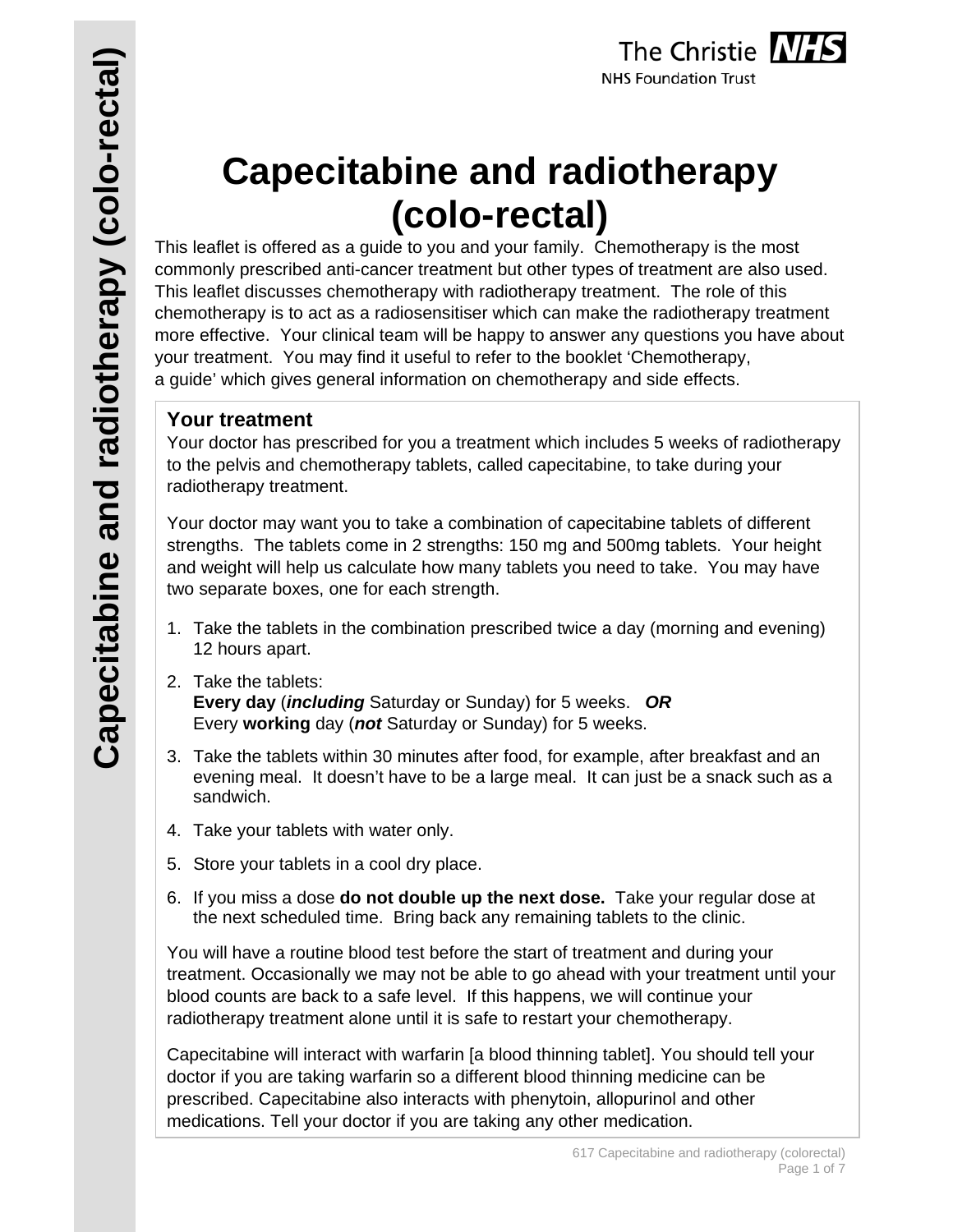

**Radiotherapy can be harmful to the unborn child. It is important to let the radiographers know if you have missed a period, or suspect that you may be pregnant before any radiation exposure is given.** 

# **How does radiotherapy work?**

Our bodies are made up of cells and all cells have the capacity to divide. If radiation hits a cell that is dividing, the cell will be damaged. Cancer cells are much less able than normal cells to repair the damage, so more of the cancer cells will be destroyed. Giving chemotherapy at the same time is known to make radiotherapy more effective, but it does cause more side effects.

This treatment can have serious or possibly life-threatening side effects. It is very important that you report side effects straight away. Don't delay, if you feel unwell, please ring The Christie Hotline on 0161 446 3658. The lines are open 24 hours a day.

# **Increased risk of serious infection**

You are vulnerable to infection while you are having chemotherapy. Minor infections can become life-threatening in a matter of hours if left untreated. Symptoms of infection include fever, shivering, sweats, sore throat, diarrhoea, discomfort when you pass urine, cough or breathlessness. We recommend that you use a digital thermometer so you can check your temperature. You can buy one from your local chemist.

**If you feel unwell, you have symptoms of an infection or your temperature is 37.5ºC or above, or below 36ºC contact The Christie Hotline straight away**.

# **Possible side effects**

Chemotherapy can cause many different side effects. Some are more likely to occur than others. Everyone is different and not everyone gets all the side effects. Most side effects are usually temporary, but in some rare cases they can be life-threatening. It is important to tell your clinical team about any side effects so they can be monitored and, where possible, treated.

# **Common side effects (more than 1 in 10)**

# **Redness and soreness of skin in the radiotherapy treatment area**

Some people may have a skin reaction while they are having radiotherapy. You may find that the skin in the treatment area becomes red, sore and itchy. The severity of this reaction varies and depends on several factors including the area being treated. Let your radiographer know if you have any redness or pain in the area being treated. They will be able to advise you on how to look after the skin.

# **Discomfort around the back passage**

The rectum (back passage) may become irritated due to your treatment. . You may also notice some discharge or bleeding from the back passage. Let your clinical team know if you have any of these problems.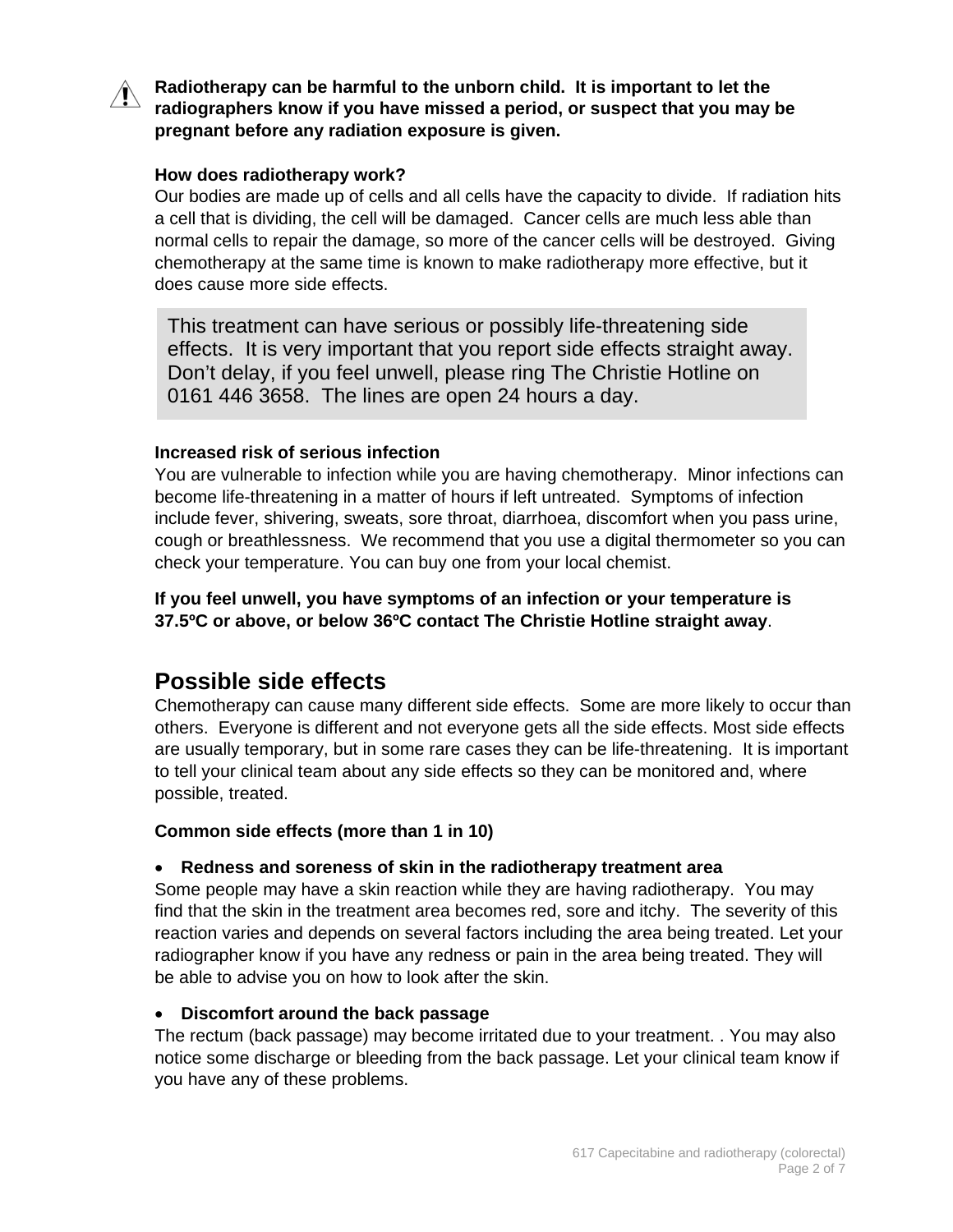# **Pain while passing urine**

Occasionally, you may develop an inflamed bladder, known as cystitis. You may notice a burning sensation or discomfort when you pass urine and feel that you need to go to the toilet more often than usual. Drinking more fluids may help to relieve these symptoms. However, it is very important to tell your clinical team if you have any of these problems.



# **Diarrhoea**

Diarrhoea is a fairly common side effect of your treatment. If you have watery diarrhoea you should immediately take the anti-diarrhoea treatment that the doctor has prescribed for you. This is the loperamide dispensed by The Christie pharmacy. Follow the instructions **EXACTLY:**

Take 2 loperamide capsules as soon as the first liquid stool occurs. Then take one capsule with each liquid loose stool. (The maximum dose of loperamide in a day is **8** capsules).

If you continue to have a significant increase bowel movements each day compared to pre-treatment, or any diarrhoea at night, please ring The Christie Hotline on **0161 446 3658** for advice.

If the problem persists contact The Christie. Ask the staff for a copy of 'Eating: help yourself' which has some useful ideas about diet while you are having treatment.

# **Anaemia (low number of red blood cells)**

While having this treatment you may become anaemic. This may make you feel tired and breathless. Tell your clinical team if these symptoms are a problem. If you do become anaemic, you may need a blood transfusion. Your clinical team will discuss this with you if required.

# **Lethargy**

Some chemotherapy may make you feel tired and lacking in energy. It can be frustrating when you feel unable to cope with routine tasks. If you do feel tired, take rest and get help with household chores. If necessary, take time off work. Gentle exercise such as walking can be beneficial.

# **Nausea and vomiting (sickness)**

Chemotherapy and radiotherapy can both make you feel nauseous. We will give you anti-sickness drugs which can be taken if you feel sick. If you are sick (vomit) please tell your clinical team as they can prescribe additional tablets.

Ginger has natural anti-sickness properties and is available in different forms such as biscuits, tea and ginger ale. If you are taking capecitabine and you feel sick or are sick, please contact The Christie Hotline on **0161 446 3658** for advice.

# **Uncommon side-effects (less than 1 in 10)**

#### **Sore mouth**

Your mouth may become sore or dry, or you may notice small mouth ulcers during this treatment. Drinking plenty of fluids and cleaning your teeth regularly and gently with a soft toothbrush can help to reduce the risk of this happening. We can prescribe a mouthwash for you to use during treatment. You can dilute this with water if your mouth is sore. Ask your clinical team for further advice. There is also general mouth care information in the chemotherapy booklet. If you continue to have a sore mouth, please contact The Christie Hotline.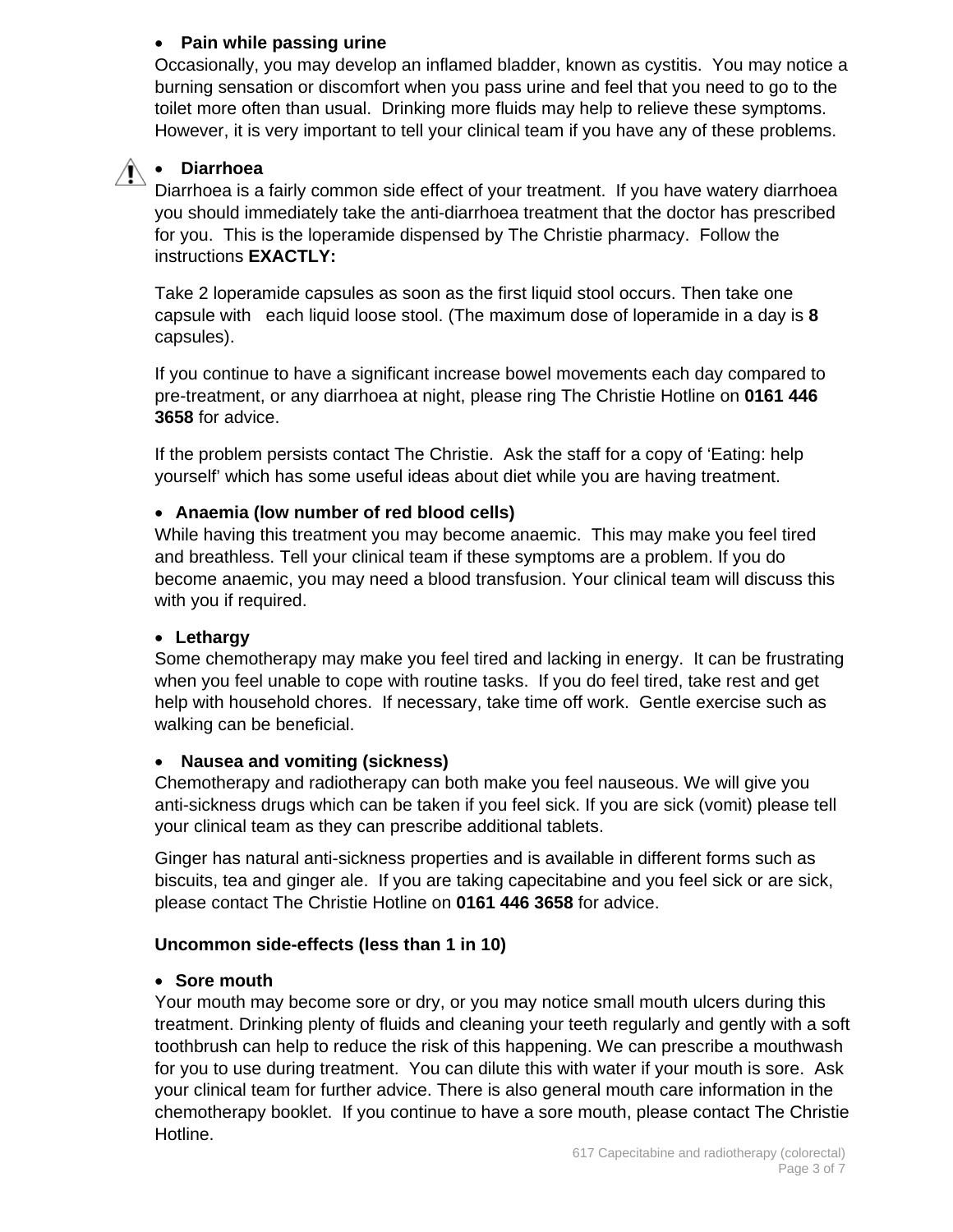# **Sore hands and feet**

**PPE (palmar-plantar erythema):** The skin on your hands and feet may become very dry, red and sore with some cracking. Tell your clinical team if this happens. Cream and tablets can be given which can help. Your chemotherapy dose may need to change. Try to keep your hands and feet cool and if possible, uncovered. **If you are taking capecitabine tablets and your hands and/or feet become sore, please contact The Christie Hotline on 0161 446 3658 for advice.** 

# **Bruising or bleeding**

This treatment can reduce the production of platelets which help the blood clot. Let your clinical team know if you have any unexplained bruising or bleeding, such as nosebleeds, bloodspots or rashes on the skin, and bleeding gums. You may need a platelet transfusion. Your clinical team will discuss this with you if required.

# **Rare side-effects (less than 1 in 100)**

# **Severe skin reaction**

Very rarely you may develop a severe skin reaction. If you experience tender red skin patches which subsequently blister please **seek urgent medical advice**. The skin changes may be preceded by fever, chest symptoms and photophobia (a need to squint or close your eyes, which is worse in bright light). These symptoms may be caused by conditions called Toxic Epidermal Necrolysis (TEN) and Stevens Johnson Syndrome (SJS).



# **∕!** • Severe skin reaction

Very rarely you may develop a severe skin reaction. If you experience tender red skin patches which subsequently blister please **seek urgent medical advice**. The skin changes may be preceded by fever, chest symptoms and photophobia (a need to squint or close your eyes, which is worse in bright light). These symptoms may be caused by conditions called Toxic Epidermal Necrolysis (TEN) and Stevens Johnson Syndrome (SJS).

# **Herbal medicine**

Some herbal medicine including St John's Wort can affect the chemotherapy. You should let your doctor know if you are taking any herbal medication, complementary or alternative medicines, including vitamins, minerals and medicines purchased over the counter.

# **Serious and potentially life threatening side effects**

In a small proportion of patients chemotherapy can result in very severe side effects which may rarely result in death. The team caring for you will discuss the risk of these side effects with you.



# **Chest pain or stroke**

 $\overline{\mathcal{A}}$  A small number of patients receiving capecitabine can experience chest pain (angina) or rarely have a heart attack. Extremely rarely this may lead to death. Other complications such as stroke or mini-stroke can happen but are exceptionally rare. If you develop any of these symptoms you should **go immediately to your nearest Accident and Emergency department.** You may have an electrocardiograph (ECG) to check your heart before you start your chemotherapy. **Do not take any further** capecitabine tablets until agreed by the team at The Christie.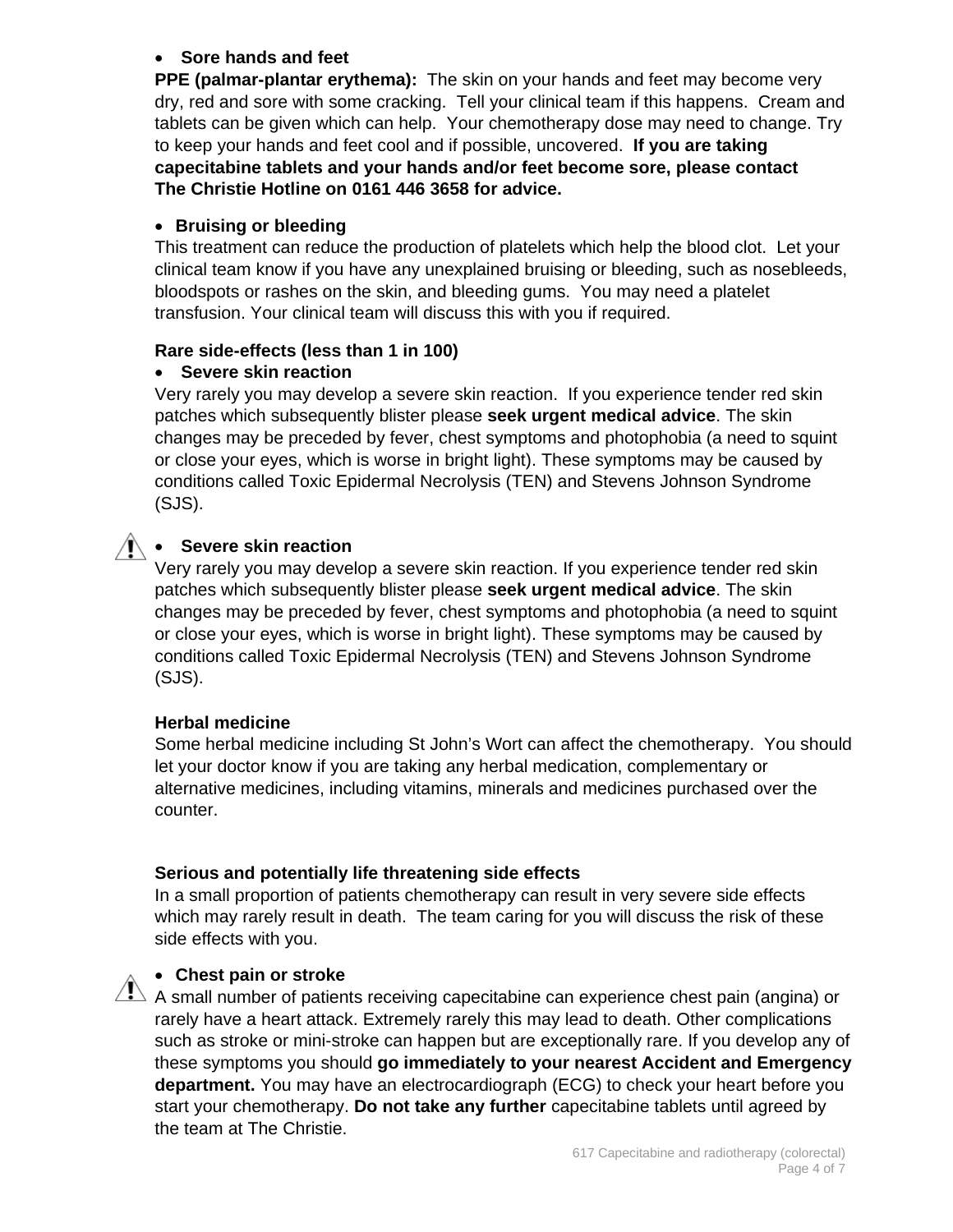

# **Blood clots**

During chemotherapy you are more at risk of blood clots in the legs (DVT) or lungs (PE). Occasionally these clots can be life-threatening. To help prevent clots, keep mobile and drink plenty of non-alcoholic fluids.

# **Sex, contraception & fertility**

**Protecting your partner and contraception:** We recommend that you or your partner use a condom during sexual intercourse while you are having the course of chemotherapy. Chemotherapy is dangerous to unborn babies and this will also protect you and your partner from any chemotherapy drugs that may be present in semen and in the vagina. If you suspect that you may be pregnant please tell your doctor immediately.

**Fertility:** This chemotherapy may affect your ability to have children. Your clinical team will have discussed this with you. If not, please ask them before you start treatment.

# **Late side effects**

Some side effects may become evident only after a number of years. In reaching any decision with you about treatment, the potential benefit you receive from treatment will be weighed against the risks of serious long term side effects to the heart, lungs, kidneys and bone marrow. With some drugs there is also a small but definite risk of developing another cancer. If any of these problems specifically applies to you, the doctor will discuss these with you and note this on your consent form.

**Radiotherapy can have potential long term or permanent side effects. These are detailed in the booklet 'Radiotherapy to the pelvis for rectal tumours: A guide for patients and their carers'.** 

# **Contacts**

If you have any general questions or concerns about your treatment, please ring the area where you are having treatment:

- Administration enquiries **0161 918 7606/7610**
- Specialist radiographer **0161 446 8169**

For advice ring The Christie Hotline on **0161 446 3658** (24 hours)

Your consultant is: .....................................................................

Your hospital number is: ...........................................................

Your key worker is: ....................................................................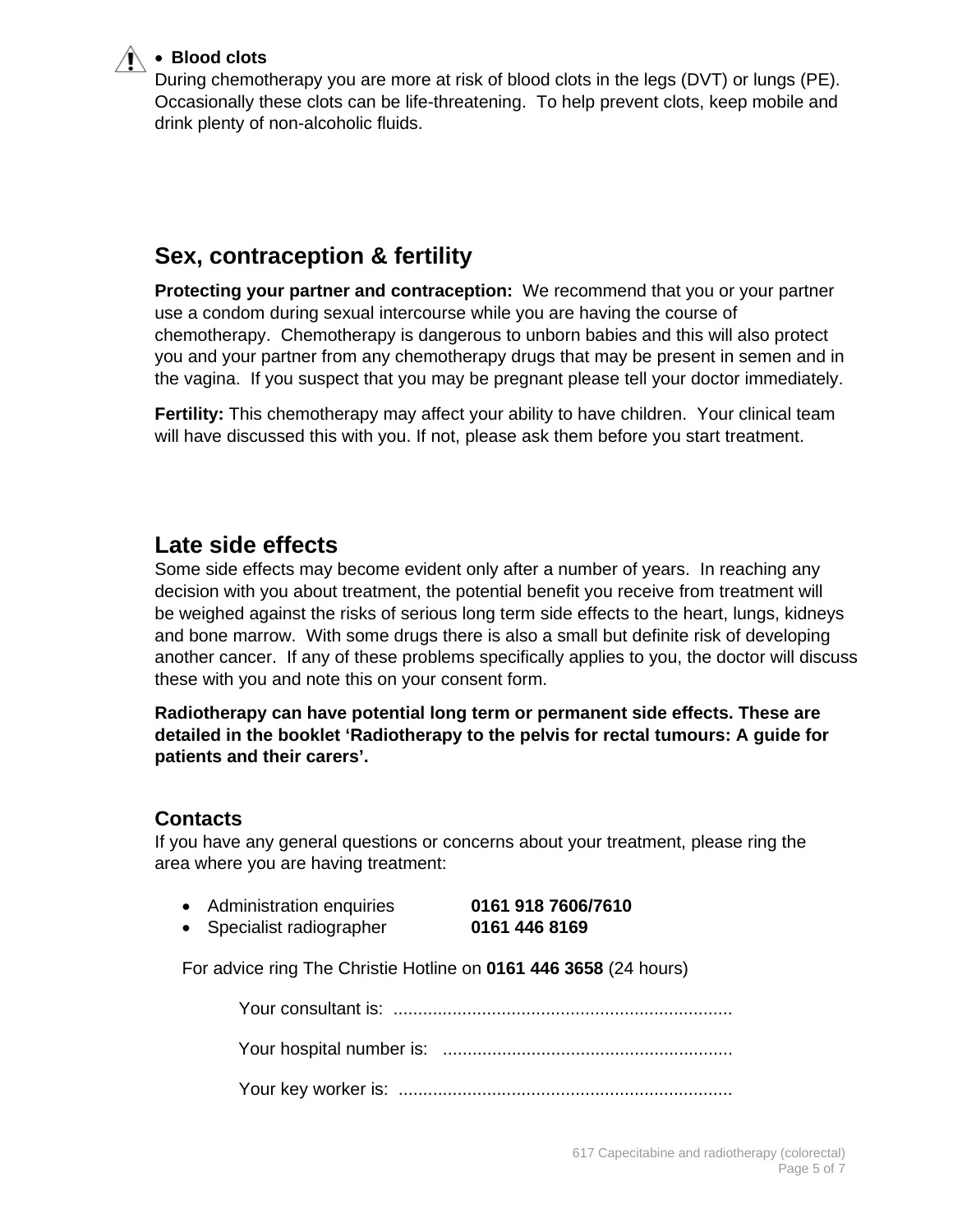If you need information in a different format, such as easy read, large print, BSL, braille, email, SMS text or other communication support, please tell your ward or clinic nurse.

We try to ensure that all our information given to patients is accurate, balanced and based on the most up-to-date scientific evidence. If you would like to have details about the sources used please contact **patient.information@christie.nhs.uk** 

*© 2018 The Christie NHS Foundation Trust. This document may be copied for use within the NHS only on the condition that The Christie NHS Foundation Trust is acknowledged as the creator.* 

> Contact The Christie Hotline for urgent support and specialist advice

> > **The Christie Hotline: 0161 446 3658**

Open 24 hours a day, 7 days a week

The Christie NHS Foundation Trust Wilmslow Road **Withington** Manchester M20 4BX Tel: 0161 446 3000 www.christie.nhs.uk

The Christie Patient Information Service November 2018 - Review July 2020